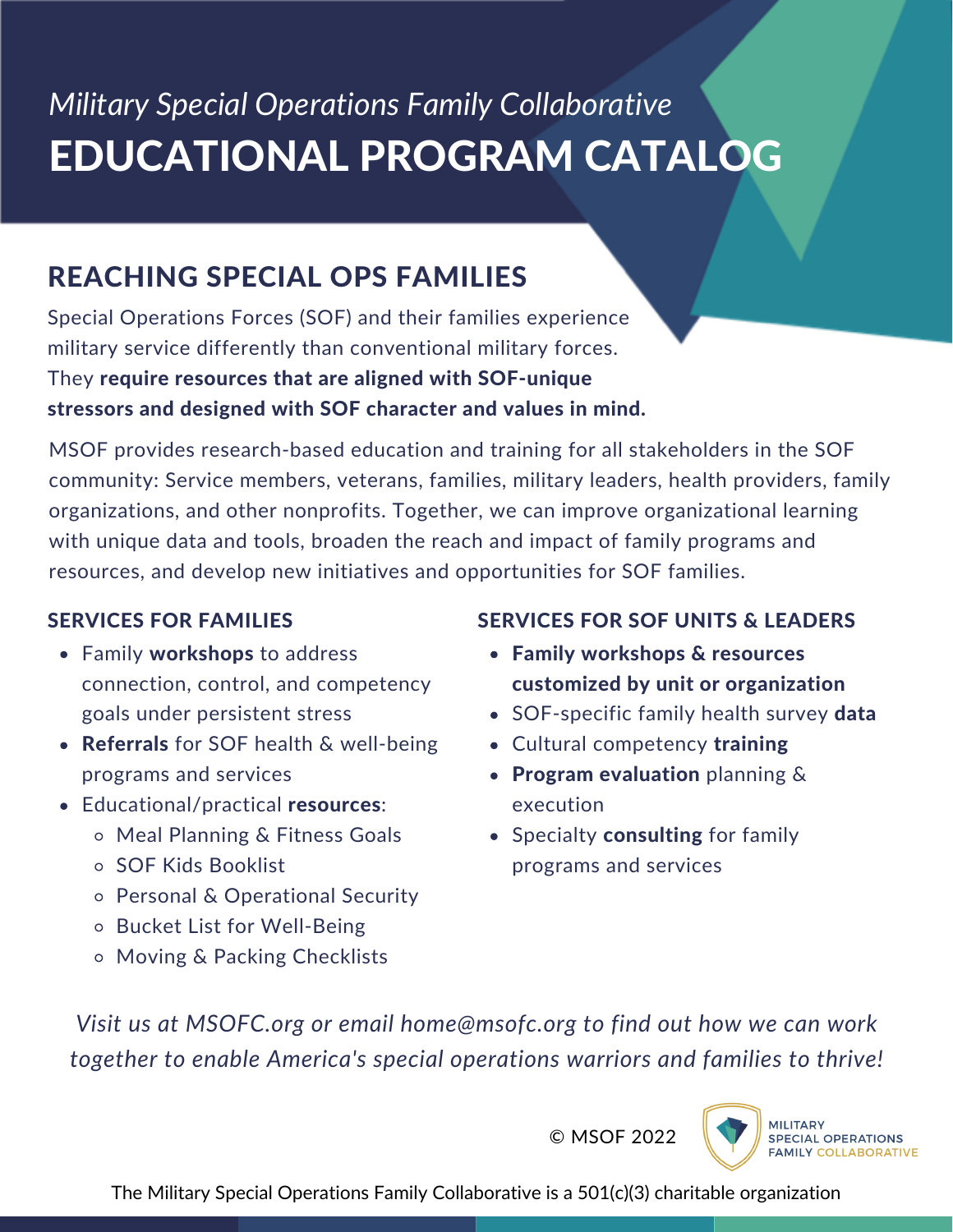# *Military Special Operations Family Collaborative* PROGRAMS FOR FAMILIES

*All MSOF workshops are regularly updated with the latest community data, customized for the specific audience, and may require additional educators or other resources to meet program needs. Please get in touch for a customized quote.*

#### SOF Family Wellness Workshop

This workshop addresses the unique challenges experienced by SOF families. It offers spouses an evidence-based wellness assessment tool to help decipher how they are doing, and teaches skills they can put into practice to help their family thrive. This workshop can be customized to meet the needs of spouses at any level - new to SOF, experienced, or preparing for transition. Delivery options:

- $\bullet$  In-person workshop + complementing skills training [4 hrs]
- Virtual workshop + complementing skills training [4 hrs]
- Virtual seminar without in-depth skills training [1.5 hrs]

### Thriving at the Tip of the Spear

This workshop is designed to help families recognize stress, provides skills training to manage stress, and emphasizes the importance of values and meaningful connections. Family members will leave with the knowledge and skills needed to thrive in the SOF lifestyle. Delivery options:

- In-person workshop [4 hrs]
- Virtual seminar, condensed [2 hrs]
- Self-study workbook [cost per print]

### Common Pitfalls Seminar

This seminar introduces eight common challenges experienced by special operations families that wear against individual and family well-being, and encourages the development of healthy habits and routines that that help families to succeed. Options:

- In-person seminar [2 hrs]
- Virtual seminar [2 hrs]

© MSOF 2022

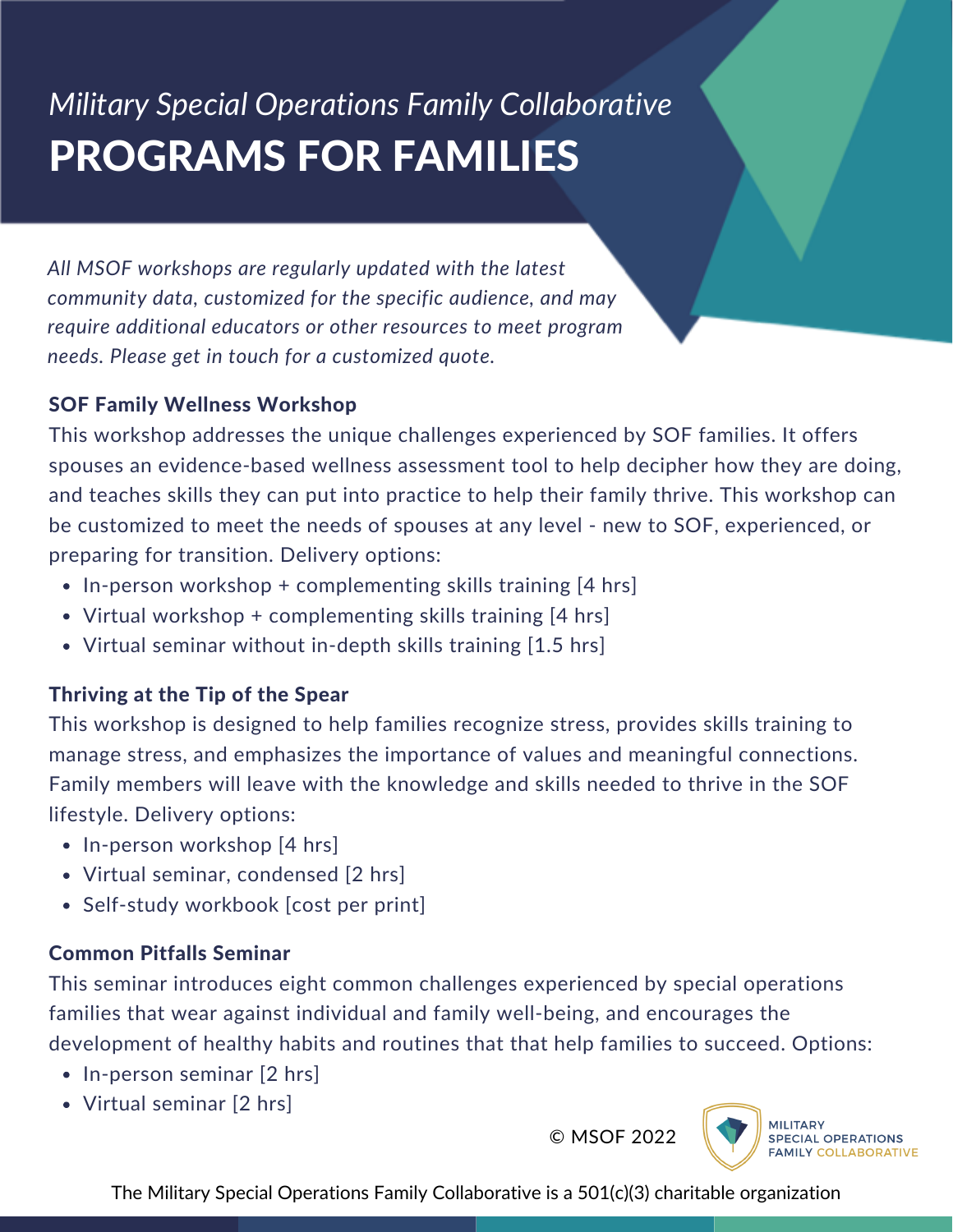## *Military Special Operations Family Collaborative* PROGRAMS FOR FAMILIES

*All MSOF workshops are regularly updated with the latest community data, customized for the specific audience, and may require additional educators or other resources to meet program needs. Please get in touch for a customized quote.*

#### Personal Success and Celebration in SOF

This workshop explains why it is important for all individuals and the family unit to have goals and the opportunity to achieve. We cover SOF-specific challenges to achievement and how to master OPSEC & PERSEC while still thriving. This program requires unit collaboration to align with command concerns and guidance. Spouses will receive a customized workbook to accompany the program. Delivered in-person [4 hrs].

#### Breaching the Wall: Difficult Family Conversations

This program covers difficult conversation topics that impact SOF family success: how issues/needs get buried, communication traps, and strategies to overcome difficult topics impacted by compartmentalization and tempo. Spouses will receive a hard copy of "Difficult Conversations: How to Discuss What Matters Most" by Stone, et al. 2010 and unit-customized handouts to accompany the program. Delivery options:

- $\bullet$  In-person seminar [4 hrs]
- Virtual seminar [4 hrs]

The Warrior's Table - A SOF Family Dinner Spotlight (Coming in Fall 2022) Members of MSOF's *Cast Iron Crew* present an engaging seminar on the importance of family dinner and how to overcome the challenges that are unique to special operations but experienced by us all. Participants will receive a copy of "The Warrior's Table: Recipes that Cultivate Connection through War, Change, and Uncertainty." Delivered in-person with accompanying food demonstration [2 hrs].

© MSOF 2022

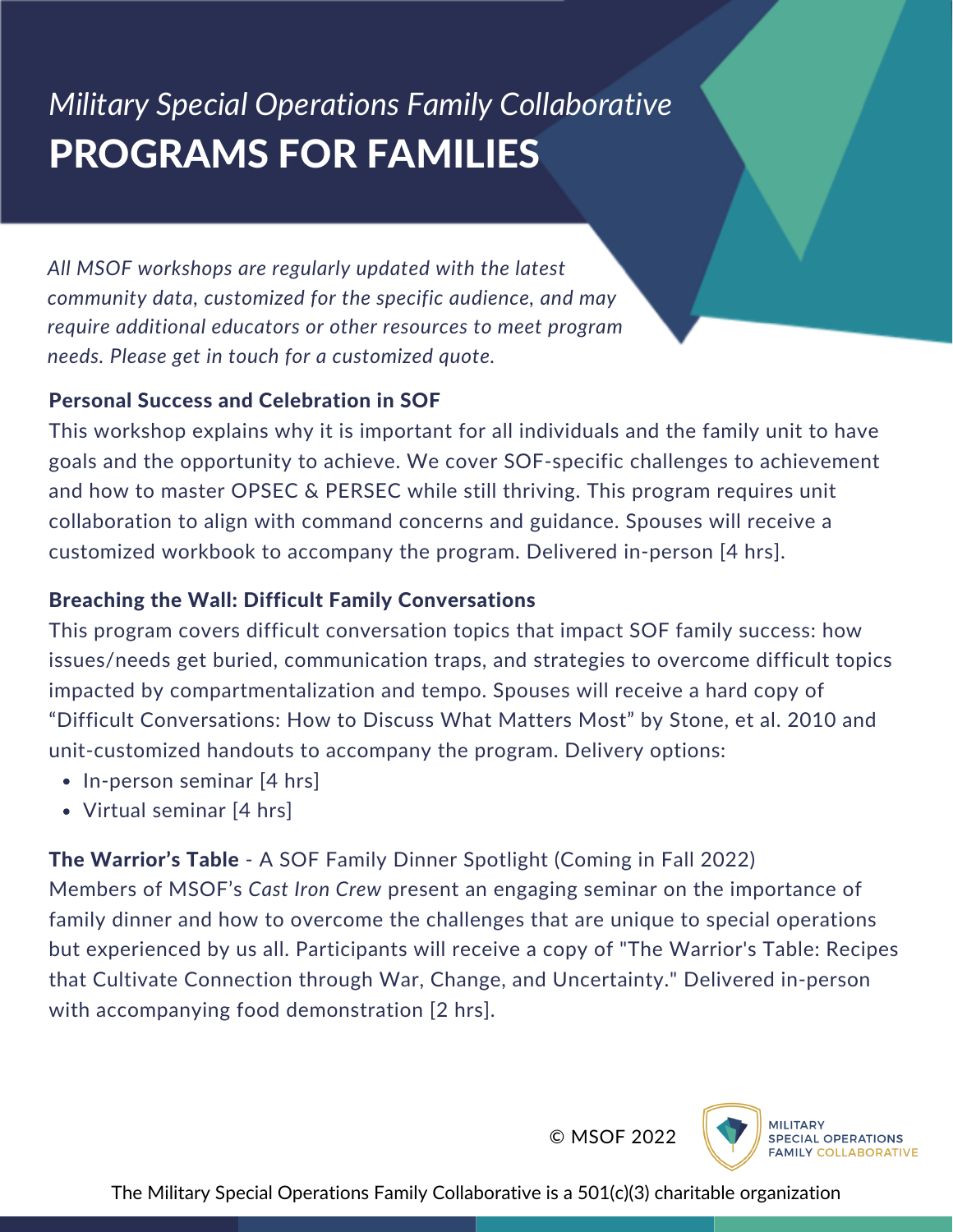## *Military Special Operations Family Collaborative* PROGRAMS FOR FAMILIES

### THRIVING IN SOF: COUPLES RETREAT

This program is designed to be a 2-day event, where Day 1 engages spouses and Day 2 engages couples in active learning and skills application. Hotel, catered meals, and childcare are suggested, but not included as part of our services.

### Day 1 - SOF Spouses: Warrior Families

This 4-hr program will discuss the unique stresses commonly experienced by SOF couples and families. We will address how challenges change over time in special operations, why it is important to support one another wherever they are in the SOF career, and strategies to stay connected and support yourself and others. Each spouse will receive a Thriving gift box. Catered dinner suggested.\* [4 hrs]

### Day 2 - SOF Couples Day

Couples day educational programming will cover the needs of all individuals and the family unit, communication challenges, and habits of strong families. Couples will be presented with activity challenges to grapple with, and will leave equipped with the skills to strengthen family connections. Suggested itinerary:

- Couples Breakfast, catered\*
- Different not Special: Unique aspects of the SOF lifestyle [1.5 hrs]
- Breaching Barriers at Home: Communication tendencies and traps [1.5 hrs]
- Couples Lunch, on-the-go\*
- Couples Activity\*: Physical challenge with 3-5 social/family challenges. Suggested activities include indoor skydiving, golf, etc. [3 hrs ]
- Activity Reflection: Discuss physical/social/emotional challenges [20 min]
- SOF Tactical Family Health: Universal needs [1 hr]
- Building Better: Managing stress, gaining control, winning at home [40 min]
- Couples Dinner, off site\*

*\*Program aspects included for planning purposes, but not included as part of MSOF services*

© MSOF 2022

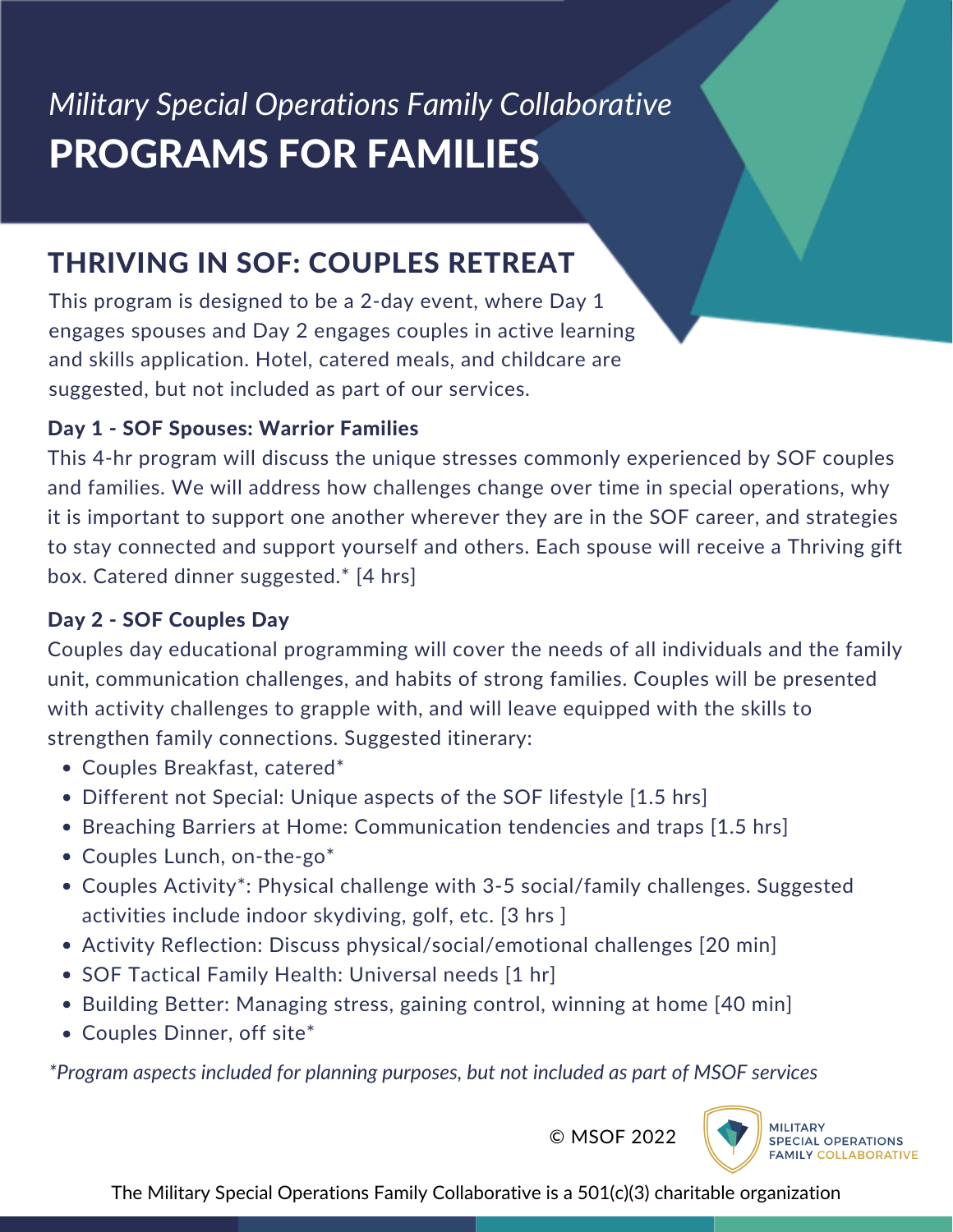# *Military Special Operations Family Collaborative* PROGRAMS FOR SOF UNITS & LEADERS

*All MSOF workshops are regularly updated with the latest community data, customized for the specific audience, and may require additional educators or other resources to meet program needs. Please get in touch for a customized quote.*

#### SOF Leadership Seminar

This 2-day training seminar consists of all 8 modules described below. These modules cover critical topics and skills training that impact SOF health, performance, and leadership. Delivered in-person for an intensive, impactful leadership experience [16 hrs].

- Toll of Service Experience the cumulative toll of SOF career through first-hand testimonials from veterans who have been there and the experts who help them.
- Tactical Fitness Challenges Learn 8 leading indicators of a decreased SOF performance and ways to address and prevent them from within the unit.
- The Black Box Understand how the persistent high stress specific to a long SOF career affect the force and family. These challenges are often cultural and missed by leaders because they are "the way things are done."
- SOF Gaps: Different not Special What leaders need to know to best support and enable SOF operator health and long-term career performance.
- Modeling Right<sup>\*</sup> How to model and communicate values and culture in special operations units; based on research tied to high performance and retention, and how to incorporate it as a senior leader.
- Success: Getting Left of  $X^*$  Self-awareness and self-reflection are critical to maintaining the small team and family relationships that sustain high performance.
- Untapped Leadership Moments<sup>\*</sup> Recognizing leadership opportunities to encourage ethical decision-making and stimulate lasting high performance over a career.
- Leadership of the Hero's Journey<sup>\*</sup> Unique challenges faced by SOF leadership.

\*These modules may also be delivered as stand-alone seminars [2 hrs each]

© MSOF 2022